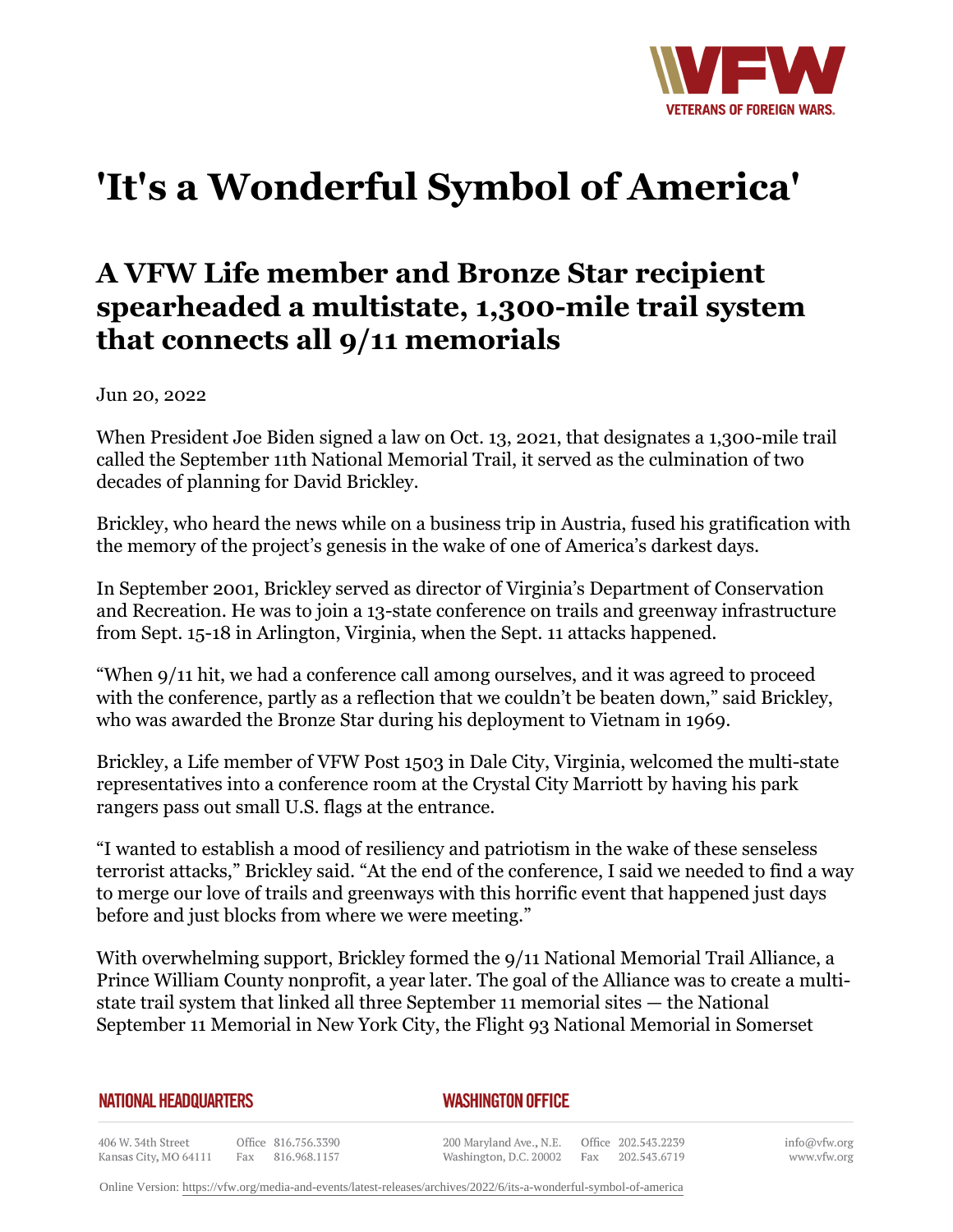County, Pennsylvania, and the National 9/11 Pentagon Memorial in Arlington.

"We have had tremendous support from local and state governments ever since," Brickley said. "Our volunteers are the backbone, and they come from all backgrounds, which includes the mother of a beautiful daughter lost in the Flight 93 crash and a New York City firefighter who survived the collapse of both towers [of the World Trade Center.]"

Brickley's vision took the form of a triangle on the map, which linked all three sites in what runs 1,300 miles long altogether. In order to actualize the vision, however, Brickley had to find answers for several concerns.

From finding ways for the National Park Service to manage the multi-state trail to linking other existing trails and historic areas together, Brickley sought help from local and state governments in order to materialize the concept. With help and support from Virginia Sen. Charles Colgan and later Gov. Ed Rendell of Pennsylvania, concerns became possibilities for Brickley.

"I wrote to Pennsylvania Gov. Ed Rendell, and his chief of staff called me back and said, 'The governor really loved the idea, because it could be the state's longest trail, crossing the mountains to Pittsburgh,'" Brickley said. "He even provided initial funding toward our project."

After laying out the blueprint for a trail system, the next task was to find a link between the Flight 93 crash site and the West Allegheny Passage, which is part of the Potomac Heritage National Scenic Trail, extending from Pittsburgh through West Virginia down into Virginia.

The link needed to encompass a 21-mile gap, which led to Brickley's partnership with CSX Corp., a U.S.-based holding company focused on rail transportation and real estate, among many other ventures.

It was Brickley's brother-in-law, Ben Swecker, who discovered an abandoned railroad corridor owned by CSX Corp., that could shorten the gap.

"We didn't have funds when we started to negotiate to buy the land," Brickley said. "I wrote CSX Corp.'s CEO Michael Ward a letter to remind him that 2016 would be the 15th anniversary of 9/11. Then I asked him if it wouldn't be a wonderful gesture to donate 12 miles of the corridor."

A month after the letter was written and sent, Brickley received a response from Ward, who was glad to help the cause by having CSX Corp. donate all 12 miles of the land toward the project.

After more than 16 years to find land and piece together the trail, Brickley's next step was to